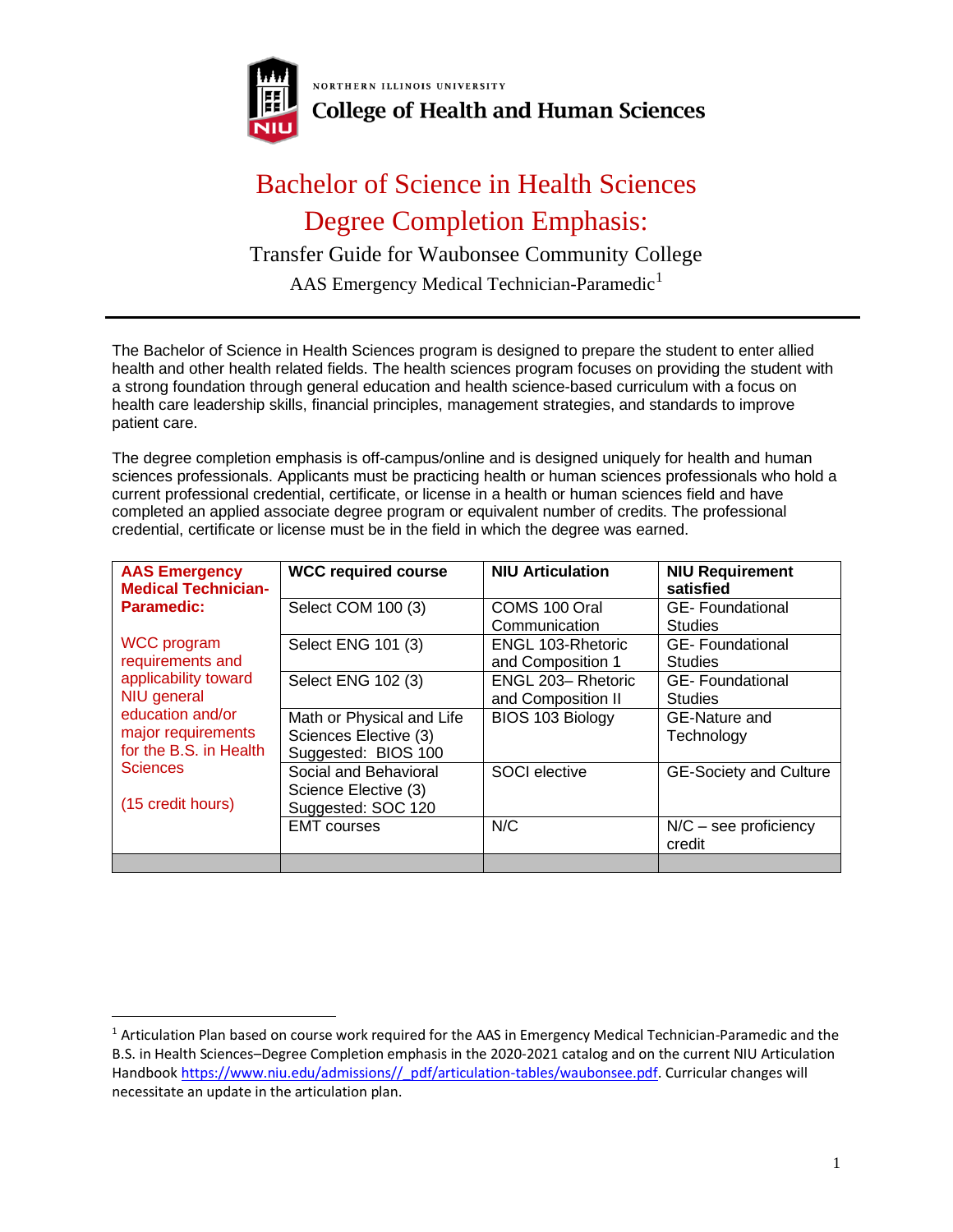

## **NORTHERN ILLINOIS UNIVERSITY**<br>College of Health and Human Sciences

| <b>Additional WCC</b>      | Humanities & Fine Arts   | Select course to                             | GE-Creativity and                            |
|----------------------------|--------------------------|----------------------------------------------|----------------------------------------------|
| courses to meet            | (6)                      | meet NIU Creativity                          | <b>Critical Analysis</b>                     |
| <b>NIU general</b>         |                          | & Critical Analysis                          |                                              |
| education                  |                          | Requirement (see                             |                                              |
| and/or major               |                          | Articulation                                 |                                              |
| requirements: can          |                          | Handbook-below)                              |                                              |
| be completed               | <b>Mathematics</b>       | STAT 208 - Basic                             | <b>GE-Foundational</b>                       |
| concurrently while         | Select MTH 107 (3)       | <b>Statistics</b>                            | Studies/Major                                |
| taking NIU courses         | Physical & Life Sciences | Select course to                             | <b>GE-Nature and</b>                         |
|                            | (3)                      | meet NIU Nature &                            | Technology                                   |
|                            |                          | Technology                                   |                                              |
|                            |                          | Requirement (see                             |                                              |
|                            |                          | Articulation                                 |                                              |
|                            |                          | Handbook-below)                              |                                              |
|                            | PSY 100 (3)              | PSYC 102-                                    | <b>GE-Society &amp; Culture</b>              |
|                            |                          | Introduction to                              | Major                                        |
|                            |                          | Psychology                                   |                                              |
|                            | PSY 205 (3)              | HDFS 280 - Human                             | <b>GE-Society &amp; Culture</b>              |
| (18 credit hours)          |                          | Development                                  | Major                                        |
|                            |                          |                                              |                                              |
|                            |                          |                                              |                                              |
| <b>Proficiency Credits</b> | AAS EMT graduates        | <b>UHHS 300-</b>                             | Major                                        |
|                            | with current license &   | <b>Experiences in HHS</b>                    |                                              |
|                            | eligible to practice     | Ш                                            |                                              |
|                            | maximum proficiency      |                                              |                                              |
| (30 credits)               | credit allowed           |                                              |                                              |
|                            |                          |                                              |                                              |
| <b>Major Courses to</b>    | <b>NIU Course Number</b> | <b>NIU Course Title</b>                      |                                              |
| be taken through           | GERO 365 (3)             | <b>Issues in Gerontology</b>                 |                                              |
| <b>NIU (Online)</b>        | HSCI 310 (3)             | Introduction to HHS                          |                                              |
|                            | HSCI 318 (3)             | <b>Medical Terminology</b>                   |                                              |
|                            | HSCI 350 (3)             | <b>Critical Thinking for HHS Professions</b> |                                              |
|                            | HSCI 410 (3)             | Legal & Ethical Issues                       |                                              |
|                            | HSCI 430 (3)             | Working with Diverse Populations in HHS      |                                              |
|                            | HSCI 450 (3)             | Administration for Professionals in HHS      |                                              |
|                            | HSCI 455 (3)             | <b>Resource Allocation in HHS</b>            |                                              |
|                            | HSCI 460 (3)             | Introduction to Research in HHS              |                                              |
|                            | HSCI 490 (1)             | Capstone in Health Sciences                  |                                              |
|                            | PHHE 295 (3)             | Introduction to Public Health                |                                              |
| (34 credit hours)          |                          |                                              | or elective selected with consent of advisor |